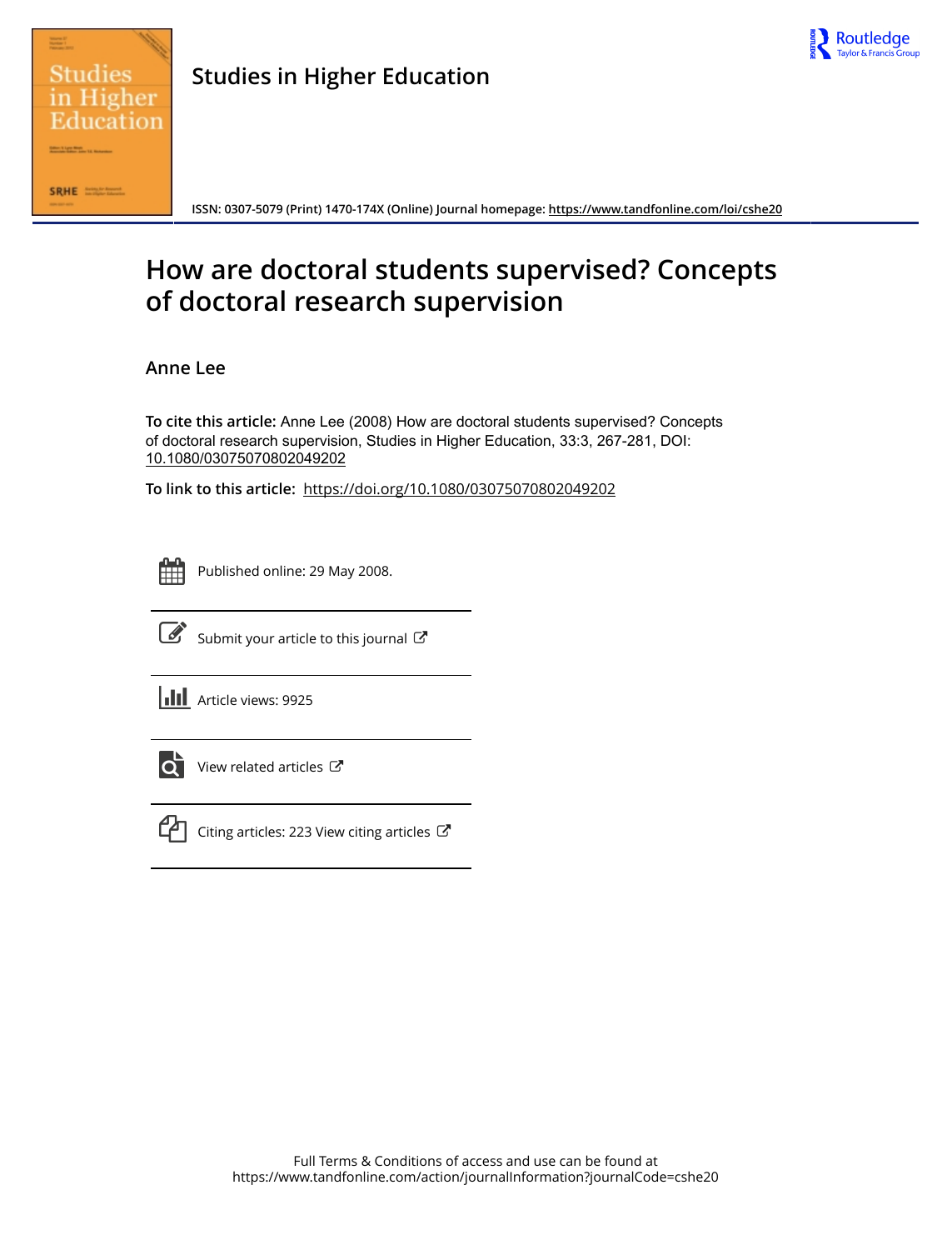# **How are doctoral students supervised? Concepts of doctoral research supervision**

Anne Lee\*

*Centre for Learning Development, University of Surrey, UK*

Literature about doctoral supervision has concentrated on describing the ever lengthening lists of functions that must be carried out. This functional approach is necessary, but there has been little exploration of a different paradigm, a conceptual approach towards research supervision. This article, based on interviews with supervisors from a range of disciplines, aims to fill this gap. The main concepts identified are: functional – where the issue is one of project management; enculturation – where the student is encouraged to become a member of the disciplinary community; critical thinking – where the student is encouraged to question and analyse their work; emancipation – where the student is encouraged to question and develop themselves; and developing a quality relationship – where the student is enthused, inspired and cared for. Supervisors of doctoral students are also trying to reconcile the tensions between their professional role as an academic and their personal self, as well as encouraging students to move along a path towards increasing independence. The concepts are examined in the light of these tensions. Finally, the research illuminates the power of the supervisor's own experience as a student, and suggests that supervisors need to be aware of both the positive and negative aspects of each of these conceptual approaches.

# **Introduction**

We know that the supervisor can make or break a PhD student. More specifically, the communication *between* the supervisor and student is key (Ives and Rowley 2005). This article looks at the influences on this partnership mostly from the supervisors' perspective.

Much of the current literature concentrates on identifying the functions that the effective supervisor needs to carry out, with occasional reference to an enculturation, mentoring or parenting function (Pearson and Brew 2002; Wisker, Robinson, and Shacham 2007). Whilst the literature on learning and teaching has explored a conceptual approach in some depth (e.g. Entwistle 1997; Prosser and Trigwell 1999; Biggs 2003; Åkerlind 2004), there has been little similar exploration for supervision (Pearson and Kayrooz 2004; Neumann 2007). This report on a study of practices in a UK research-intensive university is intended to begin to fill this gap. It builds on the work of conceptualising research which was begun by Brew (2001) and Pearson and Brew (2002). The concepts that this article proposes map on to their work, and add a new dimension of 'developing a relationship' (Lee 2007a).

This article proposes that there are two key influences on supervisors' approach to supervision: firstly, their concept of research supervision, and, secondly, their own experience as a doctoral student. Pragmatic issues like time, workload pressures, and the need to ensure quality assurance mechanisms are satisfied, may push supervisors more into the functional approach, but understanding the implications of all these conceptions could enable supervisors to develop a wider range of approaches, maximise the advantages and minimise the disadvantages of each

ISSN 0307-5079 print/ISSN 1470-174X online © 2008 Society for Research into Higher Education DOI: 10.1080/03075070802049202 http://www.informaworld.com

<sup>\*</sup>Corresponding author. Email: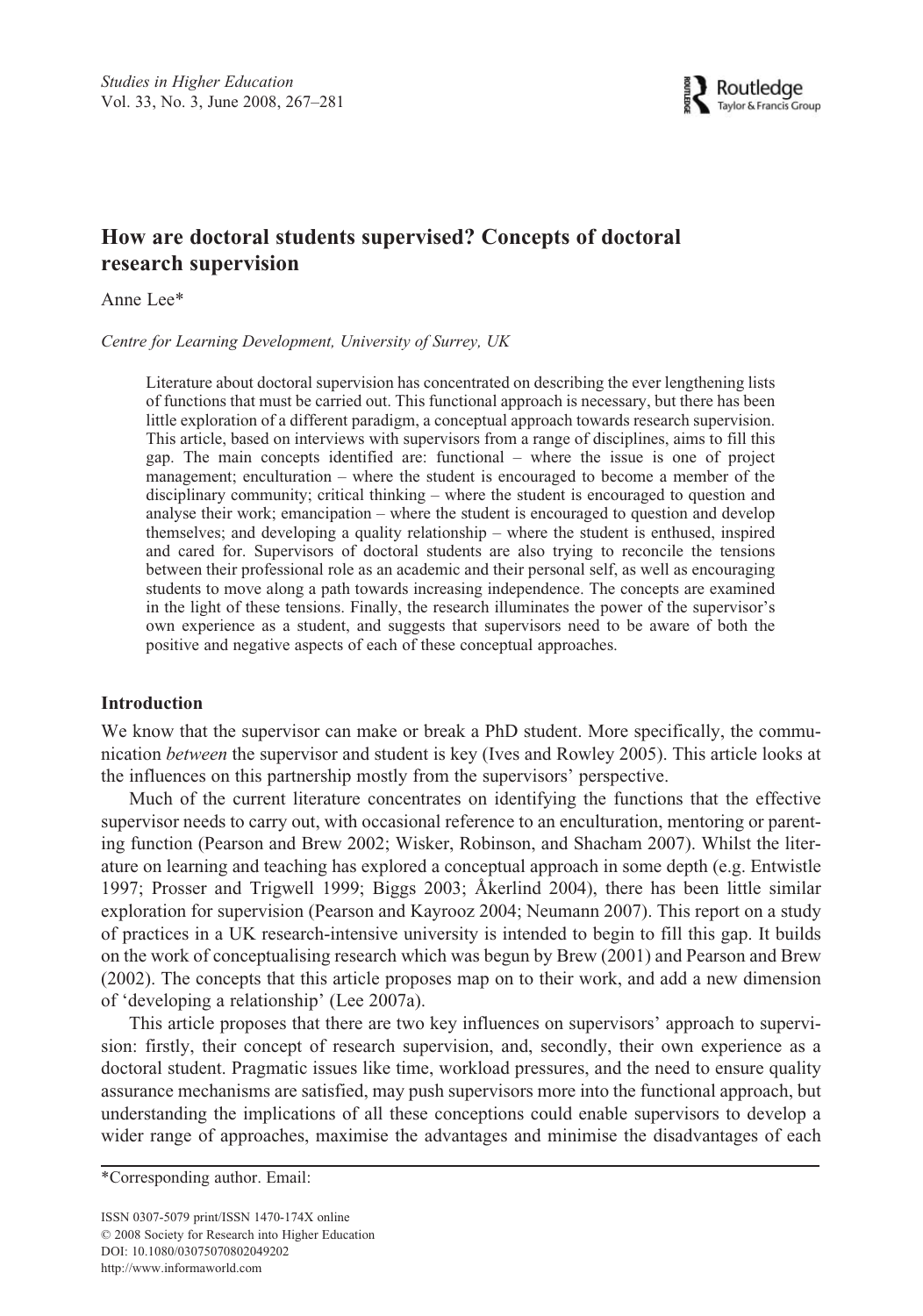|                                         | Functional                                  | Enculturation                             | Critical thinking                    | Emancipation                               | Relationship<br>development                                   |
|-----------------------------------------|---------------------------------------------|-------------------------------------------|--------------------------------------|--------------------------------------------|---------------------------------------------------------------|
| Supervisor's<br>activity                | Rational<br>progression<br>through<br>tasks | Gatekeeping                               | Evaluation,<br>challenge             | Mentoring,<br>supporting<br>constructivism | Supervising by<br>experience,<br>developing a<br>relationship |
| Supervisor's<br>knowledge<br>and skills | Directing.<br>project<br>management         | Diagnosis of<br>deficiencies,<br>coaching | Argument,<br>analysis                | Facilitation,<br>reflection                | Emotional<br>intelligence                                     |
| Possible student<br>reaction            | Obedience<br>organised                      | Role<br>modelling                         | Constant inquiry,<br>fight or flight | Personal growth,<br>reframing              | Emotional<br>intelligence                                     |

Table 1. A framework for concepts of research supervision.

category. The article also proposes widening the range of methodologies used to examine this issue.

The aim of this article is to explore what influences a supervisor's approach to their work with doctoral students. It proposes a framework of supervision which can be used both for the development of individual supervisors and to create a language which those involved in cosupervisory roles can use to negotiate and understand their respective roles. The framework has been created by examining the literature on supervision (Lee 2007a) through the filter of interviews with supervisors. The framework is outlined in Table 1.

As it is used here, the terminology of an 'academic concept' implies a definition and description of an approach, belief or experience about the nature of supervision, which can then be communicated but which is also drained of its contextual links (Entwistle 2007). This article begins to define the salient elements of these concepts so that readers can discern the key features. It also begins the exploration of the interconnections that create a firmer understanding of a professional/personal binary (see Table 2). The words 'approach' and 'categories' are used in this article to refer to the pragmatic level, the action informed by the concept.

#### **Literature review**

There is much sensitive work written about how to supervise doctoral students (Cryer 1997; Taylor and Beasley 2005; Wisker 2005), which has identified (ever increasing) lists of tasks for the supervisor to undertake and some suggestions for anticipating and handling problems. Whilst there has been less quantitative research carried out on the topic, there has been some qualitative research carried out by sociologists (Delamont, Atkinson, and Parry 2000). This has identified the powerful impact of the supervisor's previous experience as a PhD student on how they supervise now.

A phenomenological review of research provided a new, discipline-neutral, framework for understanding research, which proposed that experienced supervisors have views of research as: a series of tasks (domino variation), a production orientation (trading variation), a series of theories where the researcher is absent (layer variation), and an encounter where the researcher is transformed (journey variation) (Brew 2001). Brew argued that she had uncovered aspects of research which are often hidden from view, but which influence research at every level. She suggests that a focus on the trading variation (which leads to a focus on outputs and publications) leads funding bodies to lessen support for the 'blue skies' research which the journey conception (personal transformation) might encourage. She further argues that an unexplored difference in conceptions of research between supervisor and student could explain failure to complete.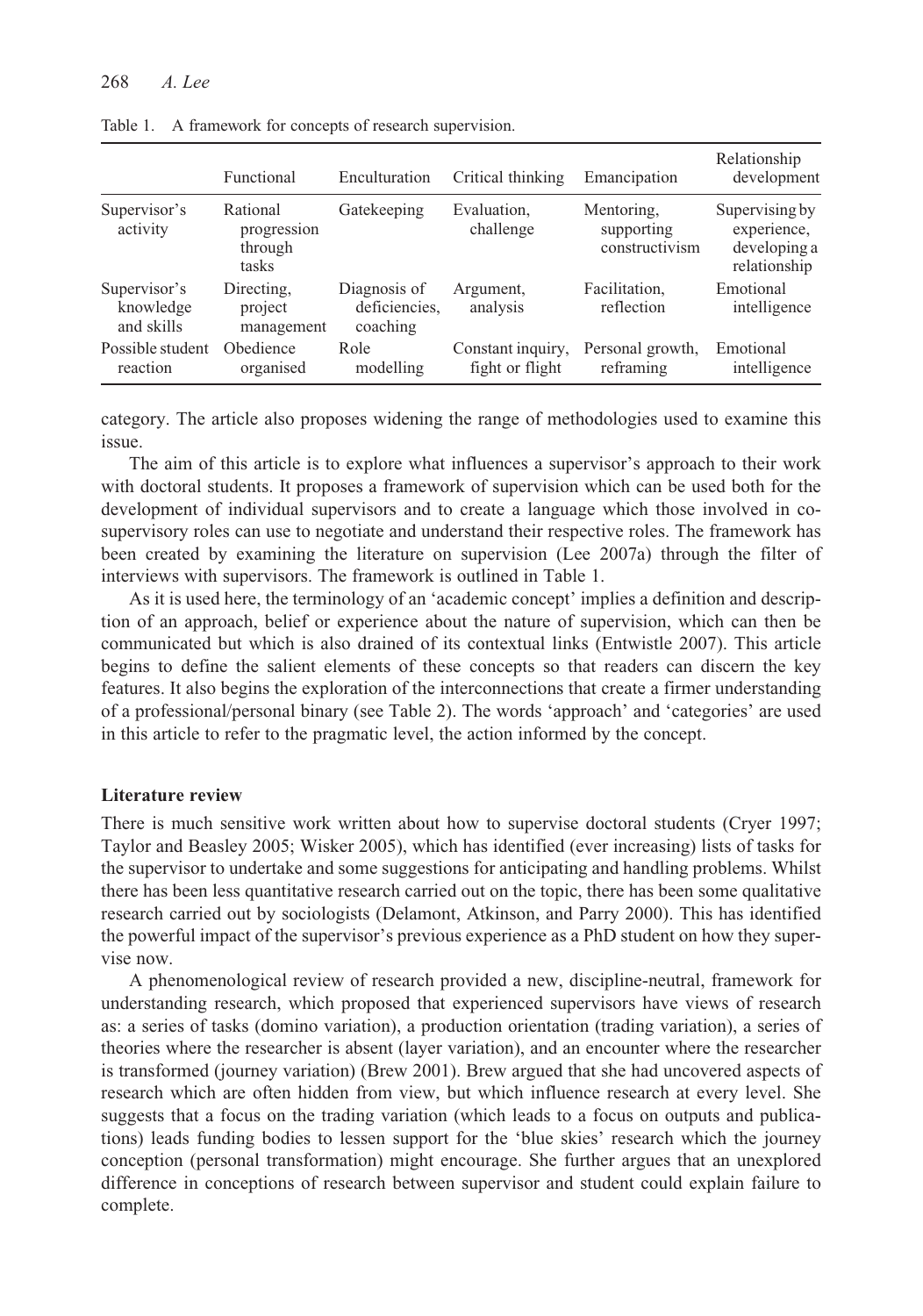Meyer (2007) has looked at modelling postgraduate students' conceptions of research as another way of exploring variation, and identified eight conceptually discrete dimensions of variation (research as: information gathering; discovering the truth; insightful exploration and discovery; analytical and systematic enquiry; incompleteness; the re-examination of existing knowledge; identifying and solving problems; and a set of misconceptions). This modelling approach has not yet been applied to postgraduate supervision.

Anthropologists would combine interviews and observation data to try to close the gap between espoused-theory and theory-in-use (Argyris and Schon 1974). In applying this approach to research in schools, Foster (1996) states that this could bridge the gap that has developed between qualitative and quantitative methodological approaches, and rightly argues that there is a need for a wide variety of methodological approaches to investigate educational phenomena. Postgraduate supervision has essentially been a private act between consenting adults, and pressure to open this to observation will raise hackles as well as ethical issues, but it could provide us with very helpful data.

This article reports on a research approach where the literature and the interviews have iteratively informed the development of the concepts. The theoretical level of the work has been informed by the reported practice of the interviewees and vice versa. This inevitably leads to some blurred boundaries between theory and practice, but I hope it also leads to a richer and more useful analysis and description.

## **Method**

Ethical approval was given for the study by the university ethics committee. The study was carried out in accordance with the code of practice of the British Psychological Society. Supervisors chosen for interview (a purposive sample including varying lengths of experience and representing the main discipline groups) were given an information sheet and signed a consent form. They were able to withdraw at any time, but none of them did so. The interviews were semi-structured, recorded in speedwriting at the time and most were audio-taped. The interviewees were all offered the opportunity of reviewing their own transcript. A few took up the option, and no changes were made as a result of this process. Several interviewees asked for copies of articles as soon as they became available; one asked to see any articles before they were submitted. Having reviewed this article (and asking for no changes), he said he was happy to continue as a participant and had found both the interview and article helpful. This leads to consideration of the qualitative research interview as a therapeutic process (Birch and Miller 2000), and further exploration of this as a development opportunity is recommended.

Interviews took place with 12 supervisors from a range of disciplines in a research-intensive UK university. This data was later compared with interviews with two PhD students and a discussion group of PhD students for further illumination and to check for face validity. The 12 supervisors ranged from those with over 20 years' experience of working with doctoral students to those who were still supervising their first students. There were three female and nine male supervisors. Between them they had experience of supervising over 150 PhD students, both full and part time. The students were studying a mixture of conventional PhDs and professional doctorates.

A major finding was that the supervisors' own experiences (when they themselves were students) had a significant impact on how they now supervise. Interviewees were asked about their past experiences as PhD students, as well as their current work as supervisors. This means that this study also reflects a range of experiences from doctoral students at UK universities (including Oxford, London, Cardiff, Birmingham and Warwick) over the last 20 years.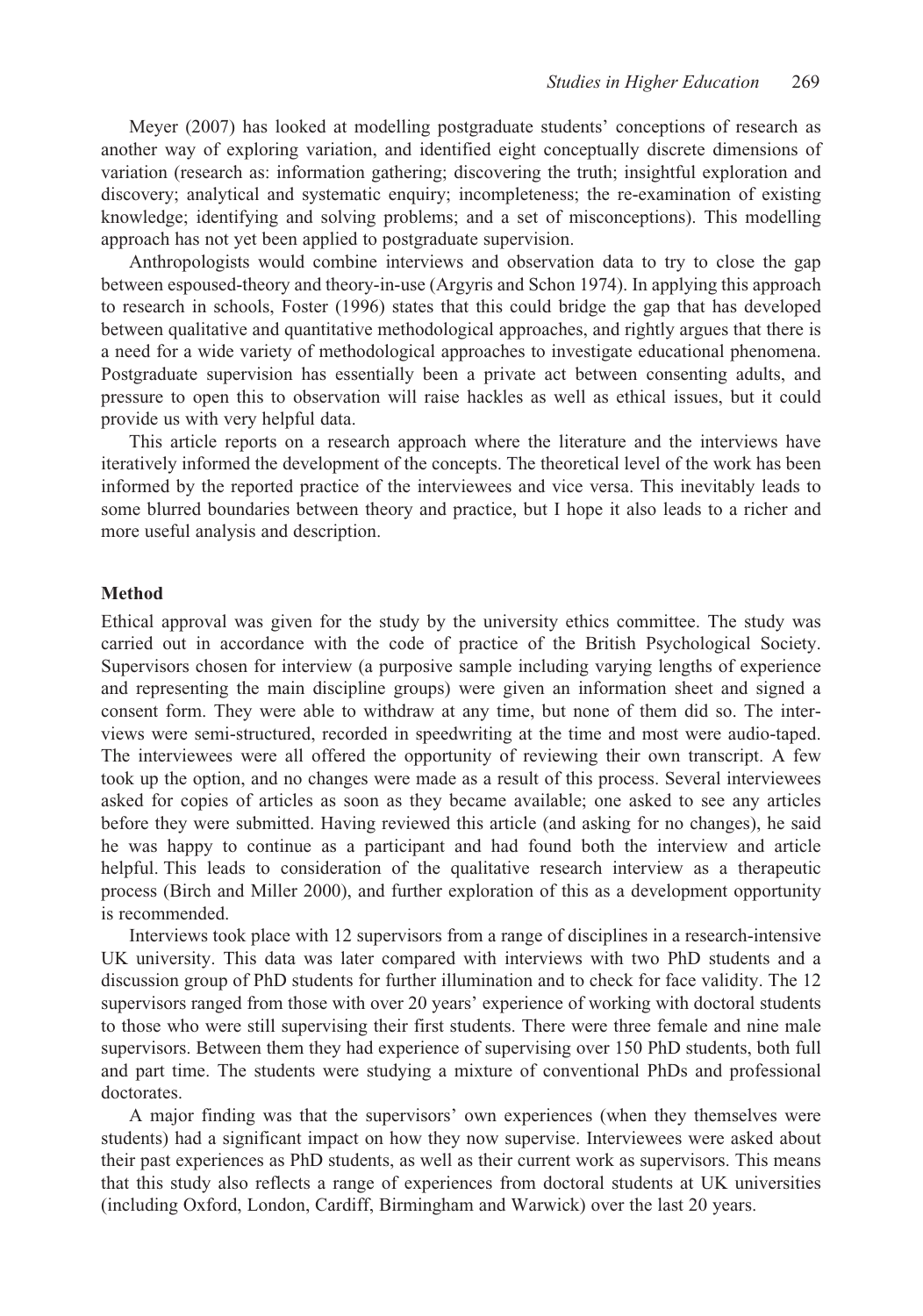The supervisors were asked a range of questions about their experience of supervising PhD students. These included asking them to describe what they actually did in their meetings, what they expected students to do, what problems arose and how they were coped with, what their objectives were and occupationally what their students have subsequently gone on to do. The interviewees were then asked about their own experiences as a doctoral student. Finally, the interviewees were invited to comment on the proposed approaches (see Table 1) to see if they were accepted for face validity and whether they could place themselves.

These questions therefore concentrated on the 'what' and the 'why' of the experience of supervision. The aim was to understand how supervision is experienced and perceived.

The methodological approach was deliberately broad. There was a symbiotic relationship between the literature review (Lee 2007a) and the data generated by the interviews. Initially the methodology was conceptually based on symbolic interactionism (Blumer 1969; Becker 1998). The analysis was designed to look for common objects about which the interviewees had some shared perceptions. The method of analysis was inspired by phenomenography (Åkerlind 2007), but this is not strictly a phenomenographic piece of work. An iterative analysis of the interview transcripts was carried out. A random first transcript was used to create an initial coding, which was carried out by hand, and these codes were then added to, amplified and amended by all the subsequent transcripts. The concepts were then compared again with the literature around each of these concepts. Initially, open coding was created and further examination was carried out to think about the various possible dimensions of the concepts. Axial coding led to examination of the consequences of each concept (Coffey and Atkinson 1996). The data were searched again, looking for perceptions around frequently used words such as 'good', 'problem' and 'writing'. The interviews were stopped when data showed signs of reaching saturation point. A second experienced researcher reviewed the data and the proposed coding.

The analysis let the case define the concept, accepted concepts as generalisations and relational, and then adopted approaches such as 'describe what you've found out, but without using any of the identifying characteristics of the actual case' (Becker 1998, 126).

The implication of the methods of analysis was that there is no such thing as 'pure data' free from any potential bias. The important issue is to discover the correct manner of interpreting the data we have (Hammersley and Atkinson 1983, 112). The assumption is that an integrative approach is ultimately ethical: social psychological, phenomenographic, sociological and linguistic methods of analysis can all help identify sensitising concepts (Blumer 1969).

However, one of the limits of this study is that it is based upon reported recall; a longitudinal ethnographic approach (including observation and video transcripts of supervisor/supervisee meetings) would be a helpful addition to this work.

#### **Outcomes and discussion**

Analysis of the transcripts illuminated, redefined and reorganised the concepts first proposed from the literature search. It also identified a series of tensions which supervisors try to reconcile and to which we will return.

Five main approaches to supervision were identified, which all link to the potential conflict between the academic and the personal self. These approaches are not independent of each other.

- (1) Functional: where the issue is one of project management.
- (2) Enculturation: where the student is encouraged to become a member of the disciplinary community.
- (3) Critical thinking: where the student is encouraged to question and analyse their work.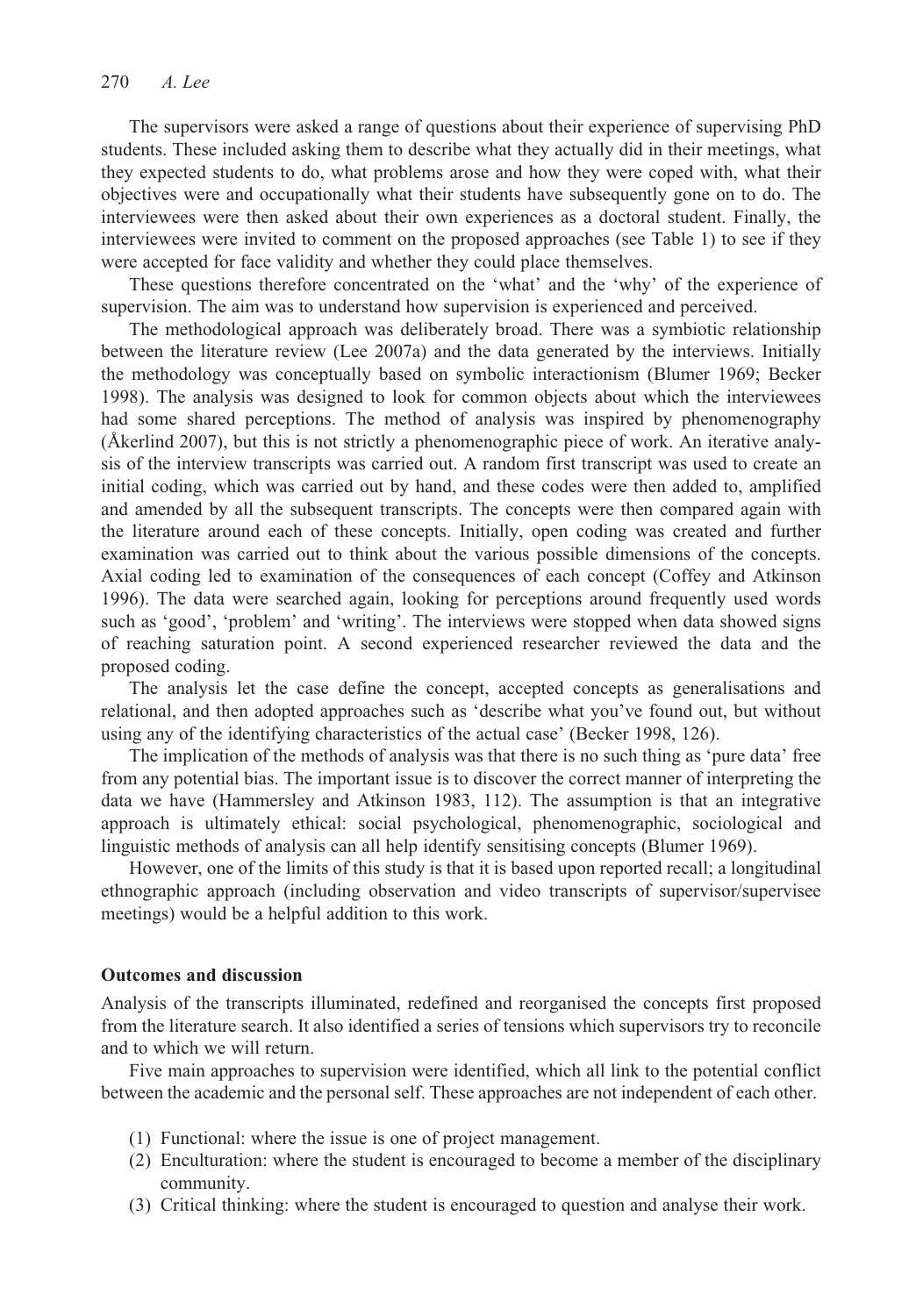- (4) Emancipation: where the student is encouraged to question and develop themselves.
- (5) Developing a quality relationship: where the student is enthused, inspired and cared for.

Each quotation that follows has been attributed to a disciplinary group (Becher and Trowler 2001): pure science, humanities, technology or applied social science.

# *Functional*

Of the five main approaches that were identified, the functional approach is the one which sits most closely with the professional role of the academic. Many of the books written about effective supervision are instruction manuals. They are full of practical advice about interviewing, agreeing the ground rules, introducing the student to new colleagues, project and time management, raising ethical issues, transfer from MPhil to PhD, preparation for the viva and so on (Eley and Jennings 2005; Taylor and Beasley 2005; Wisker 2005). This is similar to the staged model, which gives priority to issues of skills development (Wisker 2005, 56–59). The supervisor's task becomes one of directing and project management.

Supervisors who were interviewed explained their functional responsibilities with clarity and often brevity.

Day One I tell them: 'you have three years'. They are given a schedule. We are geared up for three years and know what can reasonably be achieved in three years rather than what is a complete piece of work. We have become more focused. People treat it like a 9–5 job. You have to do something that someone is prepared to pay for. (Technology)

I have a weekly timetabled formal slot for them and follow-up if they do not turn up. (Pure science)

The timeframe is: the first three months are more relaxed to search and do the literature survey, by the end of the first six months the focus of the work is fixed, at the end of the first year they will have completed their transfer report. We pressurise everyone to get them through. (Technology)

The requirement for students to be obedient was also evident here:

In the second year we see them monthly and they produce 5000 words before each meeting. (Applied social science)

The functional approach could be extended to manage a group of PhD students:

I organise regular pair or small group meetings with a supervisor where students present findings. (Pure science)

Although no interviewee confessed to doing this themselves, a couple of them admitted that the functional approach is a well-worn path for numbers of students who were all carrying out pieces of research which are part of a larger grand plan:

I know of places where there is a PhD factory. (Applied social science)

This type of comment was made by three interviewees, and is an approach often attributed to the sciences. Only one of the interviewees in this case was a pure scientist. There are grounds, however, for believing that it applies to an approach which can span the disciplines.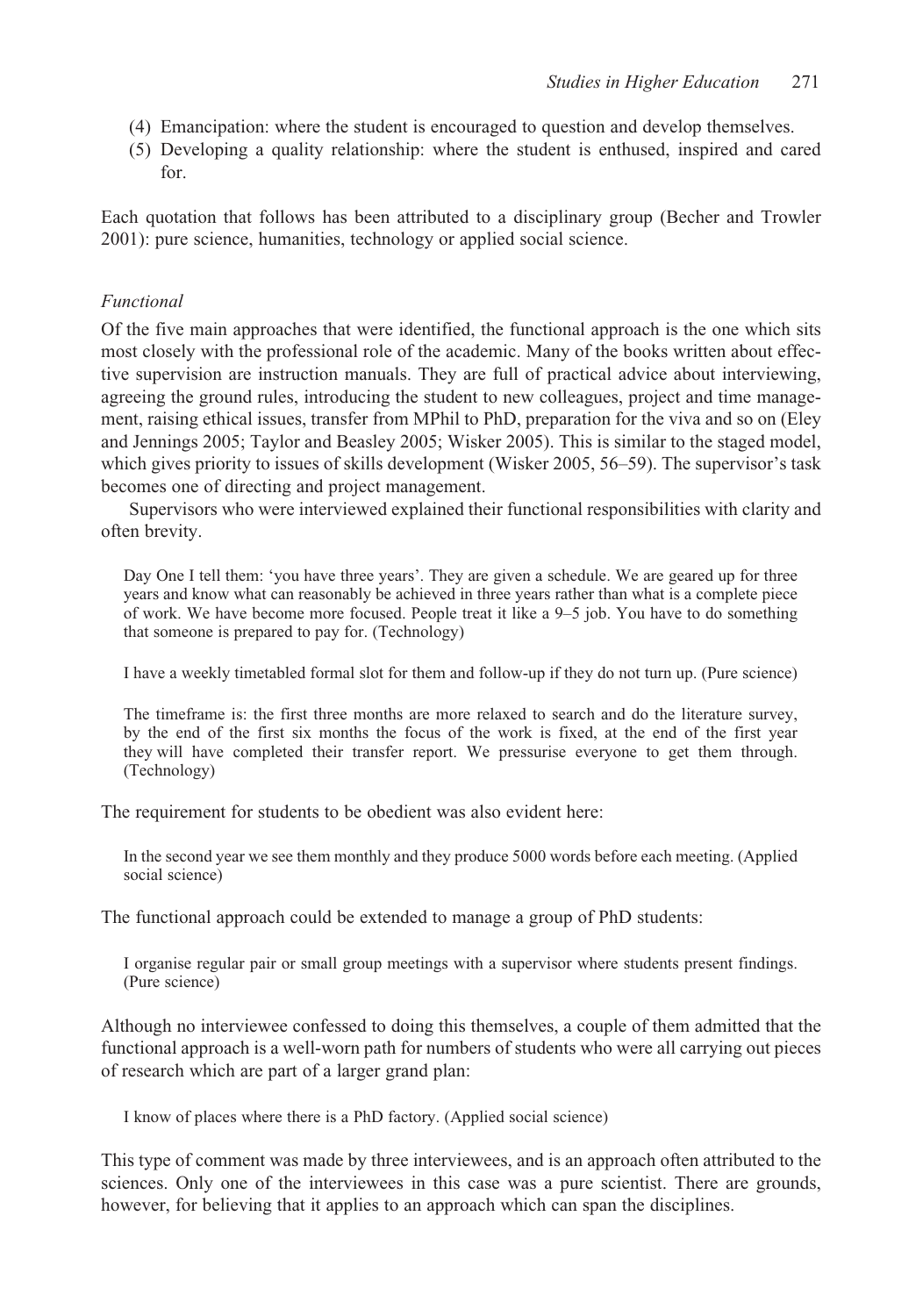## *Enculturation*

In this perception achieving a PhD is about becoming a member of an academic discipline (Leonard 2001, 98). The supervisor's role in directing the student may become more apparent here and there is an apprenticeship element included in this model.

Conceptualising research communities as communities of practice enables us to look at the social dimensions of the research supervision model (Lave and Wenger 1991; Pearson and Brew 2002). There are issues of acculturation into the institution, the community of the discipline, the country/civilisation and epistemological access.

Supervisors may see themselves as being like the family doctor. They will provide some specific expertise, but will also be a gatekeeper to many more learning resources, specialist opinions and networks. The supervisor can choose which gates to open, particularly in the early stages of the researcher's life. Within this understanding, therefore, there is also an understanding of the power of the supervisor in its widest sense. Not only is the researcher 'present' (Brew 2001) in this model, the supervisor is also 'present' as well.

There is another aspect of the power dynamic that arises from the supervisor being gatekeeper to the qualification and the academic discipline: that of ownership (or even suppression) of the final result. Original research can be dangerous in that it can undermine previously dearly held beliefs and careers. The struggle can be political on several levels. The student needs to be aware of how powerful (or not) their supervisor is in the institution, and discussion about enculturation as a concept or an expectation could help the student to make realistic decisions. In the case of international students, the supervisor is also gatekeeper to an even bigger issue: the cultural context in which the degree is being taken (Wisker 2005, 202). There are opportunities for power games and argument about who 'owns' the research and subsequent conference presentations and publications.

At the beginning the student is offered 'legitimate peripheral participation':

I believe they need to get in the lab straightaway, they learn more by doing practical work and then they will appreciate the literature. Initially I will suggest tasks and introduce them to the technical staff and lay out what I want done to get them started. (Technology)

I give my book to all my students. (Technology)

Students need to know what 'good enough' looks like. (Technology)

I get them to do conference presentations and write proceedings, I go with them if they are presenting for the first time. (Humanities)

The supervisor aims to move to a point of independence, the objective is a 'mutual engagement, joint enterprise and a shared repertoire' (Cousin and Deepwell 2005, 59):

I ask are they safe to be let loose on the community because technically those with a PhD are in charge of their own research. (Technology)

I would feel I had failed if they did not stay in the field … my students all know their academic grandfather. (Technology)

The failure to move to independence causes anxiety:

The students you worry about are those who still turn to you in the viva looking for confirmation that they are OK. (Technology)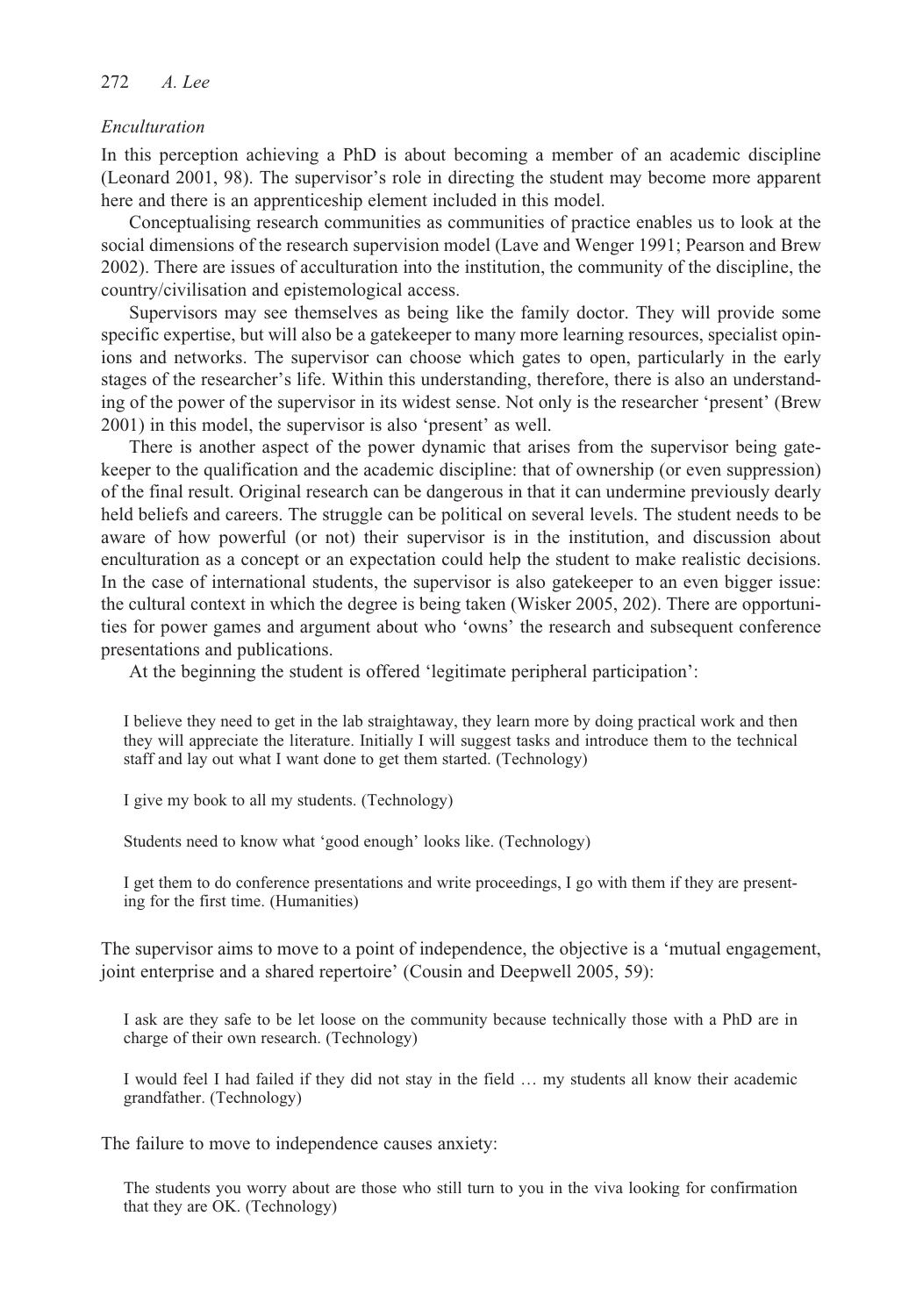# *Critical thinking*

Conventionally, this is the heart of the PhD supervision. Brown and Freeman (2000, 302) offer the following definition:

critical thinking comes in many forms, but all possess a single core feature. They presume that human arguments require evaluation if they are to be worthy of widespread respect. Hence critical thinking focuses on a set of skills and attitudes that enable a listener or reader to apply rational criteria to the reasoning of speakers and writers.

Stevenson and Brand (2006) point out that critical thinking is largely a western, secularist intellectual tradition, and we need to be sensitive to this when applying it in different cultures or to some disciplines.

In practice, this approach addresses such questions as what is the underlying conceptual framework, what are the arguments for and against, what has been considered and what has been left out. Wisker (2005) argues that practising using the metalanguage of viva defence is a very useful supervisory skill, because it ensures that the student addresses gaps in knowledge, boundaries and methodology.

Critical thinking implies a 'researcher absent' process (Brew 2001; Pearson and Brew 2002), and is only part of the model suggested by Barnett (1997) of 'critical being'. One version of this process has been called 'gentle Socratic inquiry' (Jackson 2001). The 'gentle' is inserted to counteract the image of Socratic inquiry, where the consummate lawyer cleverly manipulates his adversary into a position of 'got you'. Whilst the common perception of the Socratic method is a methodical questioning and cross-examining, peeling away layers of half-truths, exposing hidden assumptions, the gentler Socratic method proposed by Jackson assumes a position of cooperative inquiry and accepts that there is no right answer.

This type of critical thinking model typically works through three stages:

- problematising;
- finding connections; and
- uncovering conceptions/the shape of an answer.

Some writers support constructive controversy above gentleness. Johnson and Johnson (2001) argue that more than 40 studies indicate that constructive inquiry produces higher achievement and retention than concurrence-seeking debate.

The early stages of encouraging critical thinking were evident amongst the interviewees:

They need to explain to me: 'why, what and how'. (Applied social science)

I ask them to email me a question about their project every week. (Technology)

I use 'magic' words to help them identify the thread in their argument: e.g. arguably, conversely, unanimously, essentially, early on, inevitably, etc. (Applied social science)

I think my student is more geared up towards reporting than thinking. I told her to shift into second gear. Her thinking is there but it does not come out in her writing. I am going to inspire her to be brave and give her some tips on how to present her data and make her voice more distinctive. I am going to encourage her to use fill-in words such as 'conversely' to synthesise and structure thoughts. (Applied social science)

The movement towards independence is evident once again in this category: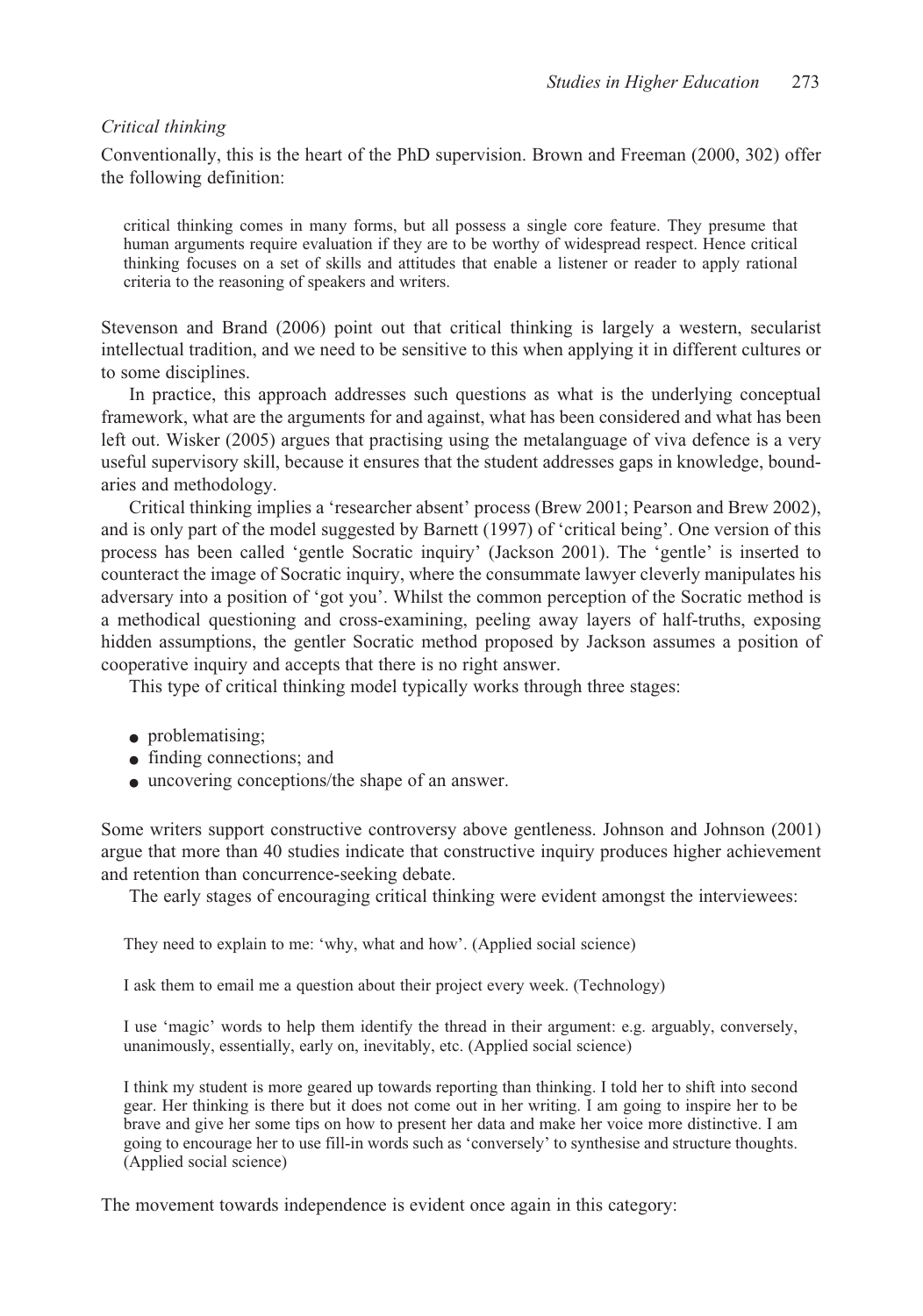I avoid dependency by getting them to think about some problems and giving them resources. (Technology)

I want them to stand on their own feet and challenge the thinking. (Technology)

My tutor was not confrontational, she encouraged me to be critical of my own ideas. (Applied social science)

Most students do make the leap from dogmatic to provisional thinking. (Humanities)

At the end of the process I want the student to have the maturity to know when a good idea is worth following or not. (Technology)

## *Emancipation*

Pearson and Kayrooz (2004) argue that research supervision is a facilitative process requiring support and challenge. It involves providing educational tasks and activities, which include: progressing the candidature, mentoring, coaching the research project, and sponsoring student participation in academic practice. This is similar to the journey conception identified by Brew (2001):

I want to know what their connection is with the research, why are they asking this question? For student x it was not external research, it was quite existential. (Applied social science)

A defining question which can mark the line between the facilitation and enculturation model is: 'how much responsibility should the student or the supervisor take for arriving at the destination?' Mentoring is a powerful concept in this arena (Pearson and Brew 2002).

There is much literature on mentoring in general and facilitation skills in particular (Lee 2006, 2007b). The mentor is usually seen as a non-judgemental adviser. Mentoring builds upon Rogers' belief that self-experience and self-discovery are important facets of learning (Morton-Cooper and Palmer 2000).

Acknowledging the dependency stage, supervisors would say:

I try to get them to admit and confront their problems. (Humanities)

I act as a bridge between the knowledge and the student and eventually they don't need me. (Pure science)

Again there is acknowledgement that this is only a beginning:

I am always waiting for that epiphany moment when they say 'no I don't agree'. (Technology)

You get a lot of satisfaction, you have facilitated that growth in them. (Humanities)

The lack of need for control is what makes this category differ from enculturation:

At the start you know a little bit more than them, but not much. Your job as a supervisor is to get them to the stage of knowing more than you. (Technology)

I want it to have changed how they see the world. (Applied social science)

Very few of my students are doing it for an academic career, they want the intellectual rewards. I want my students to have had adequate challenge and support to get that. (Applied social science)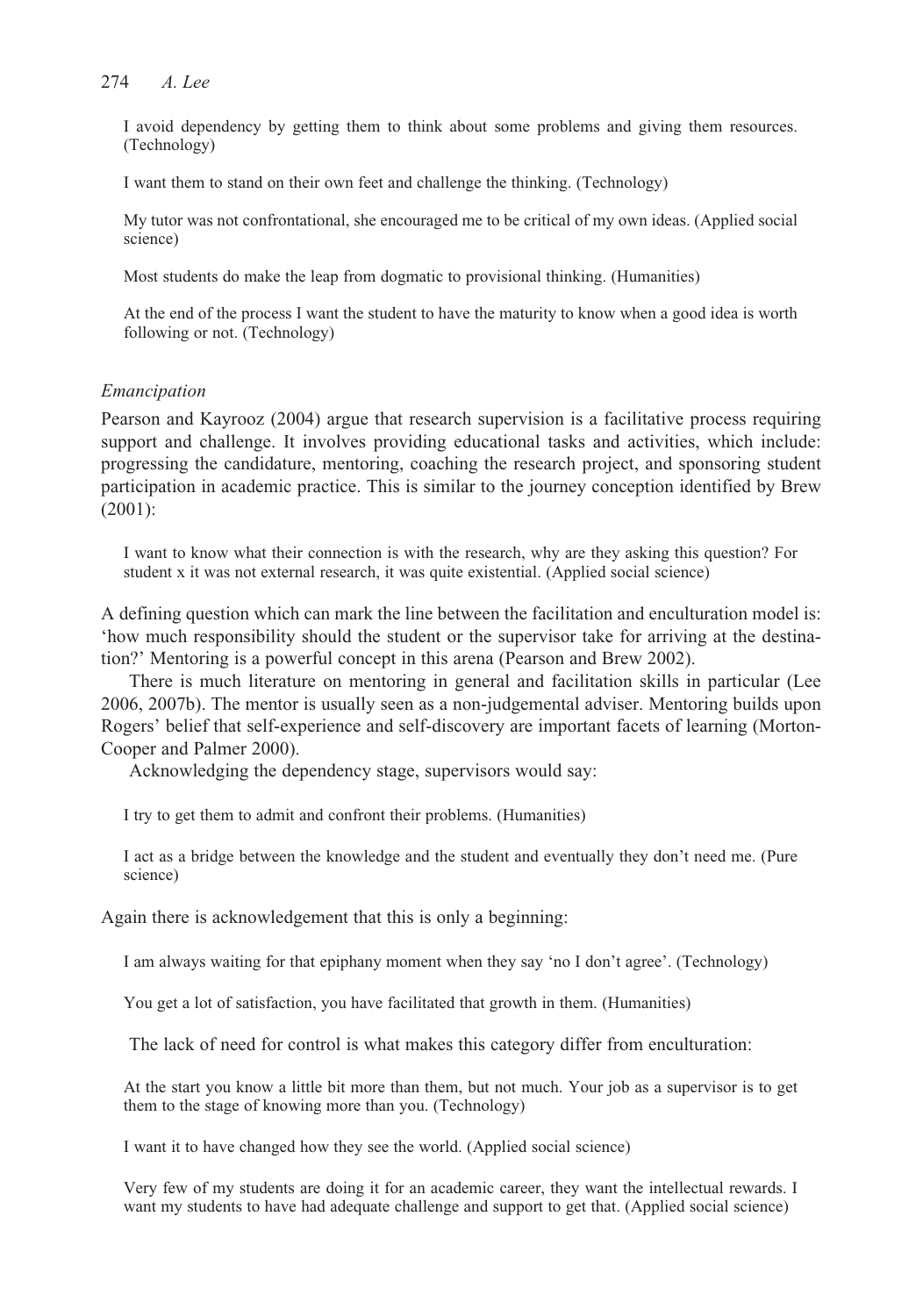The doctoral supervisor can enact a mentoring role in two ways in this situation: they can be responsible for doctoral students and for overseeing probationary staff acting as a co-supervisor (Code of Practice for Research Degrees 2000).

# *Relationship development*

Wisker et al. (2003) argue that emotional intelligence and flexibility play a large part in working with students through to successful completion. There is some evidence that poor emotional intelligence, a mismatch in styles (such as when the student is still dependent but the supervision style is one of 'benign neglect') leads, unsurprisingly, to poor completion rates (Taylor and Beasley 2005, 69).

The need for a positive relationship was demonstrated again by Ives and Rowley (2005) in their interviews of supervisor/student dyads and, in particular, in their examination of relationships where there was dissatisfaction. They found that interruptions in the relationship caused students problems. In their work a good relationship did not necessarily imply friendship at the beginning; indeed, they suggest that friendship can get in the way of a good supervisory relationship because it might blunt the ability to be critical: 'The power dynamic between supervisor and student makes friendship difficult' (536). The interviewees in this piece of research identified additional difficult aspects of the friendship issue.

The more dependent side of this relationship rests on the supervisor taking the initiative. It includes a desire to enthuse, encourage, recognise achievement and offer pastoral support:

Research supervision is a very personal thing. It is about relationships. If they don't have the motivation you need to fire the imagination, it is different for different students. (Pure science)

I wanted to call my supervisor the moment I solved the tough maths. (Pure science)

The more pastoral support of the supervisors was really important. I remember being surprised at how helpful they were. This was as important in helping me to get through as any intellectual support. (Applied social science)

Friendship at an early stage might cause difficulties, but after several years of close contact some supervisors found it became inescapable. There is also a pain associated with the relationship dimension:

We ended up being good friends, she [my supervisor] was only seven years older than me. (Applied social science)

My supervisors are lifelong friends. I am still angry with the student who passed and dropped off the end of the earth after five years working together. (Applied social science)

I wish supervising was more like the critical thinking model – less concerned with the welfare of the student – because when they stab you in the back it would hurt less. I want to make sure they have a good time. (Applied social science)

The independent end of the relationship model was characterised by altruism:

I really think my relationship with my supervisor opened my eyes. It was the character of my supervisor, it went beyond mere mentoring. He was considered unconventional, a maverick … My supervisor helped me with my writing but never pressed me to publish. (Applied social science)

Within this approach there are also issues relating to gender, caring and sexuality. It was interesting to observe the warmth with which one supervisor hugged his PhD student on her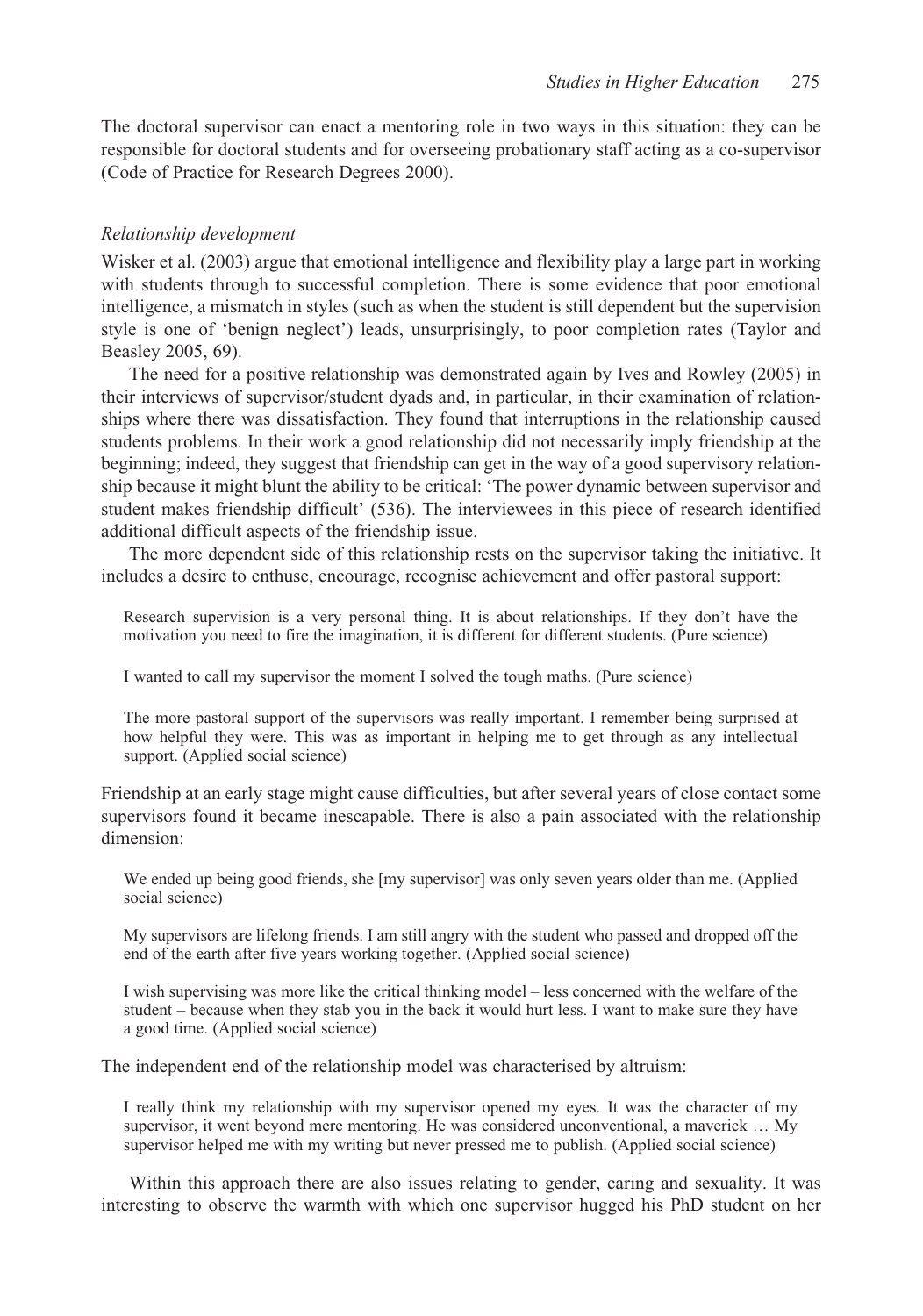return from holiday, but the communication was unspoken. Delamont, Atkinson, and Parry (2000) refer to the problems that can arise when sexual relationships are entered into, and suggest that the academic should follow the rules suggested by the medical profession in these cases. Two quotations illustrating the gender and caring issues are:

Women tend to listen more and look at body language, rather than just listen to what is actually being said. 'Everything is fine'. Women are better at caring, for example, we will go through the data and then ask 'what's the real problem?' (Technology)

It is important that students feel cared for. One of my student's father died in their first year. My experience is that there are some students who have a series of problems. When this student arrived he first was so ill he could not attend the induction, then his father died, then his wife went into hospital, then his wife got pregnant and depressed … children will demand attention … it all happened to one person, it was traumatic for me too. (Technology)

The relationship between student and supervisor has many facets, opportunities and problems. It is an arena where training can raise awareness, enable the creation of professional boundaries and prevent problems arising.

# *The tensions that PhD supervisors reported*

In the course of the interviews supervisors were asked to describe problems they had encountered during supervisions. They reported a variety of tensions which they were trying to reconcile. These have been laid out along two dichotomies:

Professional Role – Personal self Dependence – Independence

The tension between professional role and personal self was characterised by the professional requirement for completion versus a personal desire for quality. There was the institutional requirement to be a service provider to increasing numbers of doctoral students, versus the desire to provide a truly individual educational opportunity. Quality assurance procedures put focus on the functional approach, and this study demonstrates that narrowing the focus without theorising it risks limiting the student experience. There is a disciplinary requirement to adhere to the standards required, and a personal desire to ensure that the student is successful, and there is sometimes a tension between the academic's own career advancement and that of the student.

The tensions between dependence and independence have been illustrated in each of the conceptual approaches discussed, and are summarised in Table 2.

## *The impact of the supervisor's own experiences when they were a PhD student*

When the interviewees were asked about their own experiences as a PhD student, there was a noticeable change in behaviour. All became more expansive, and the approaches they described are marked in italics in Table 4. Some relaxed and described intensely positive relationships; some described deeply unhappy experiences (marked in Table 4 with an 'O'). This supports the findings of Delamont, Atkinson, and Parry, where their interviewees talked about the strong influence of their days as a PhD student on their own supervision (Delamont, Atkinson, and Parry 2000, ch. 8).

Frequently an interviewee in this study described a way that their experience had informed their current practice. Supervisors would seek to emulate, add to or avoid their own experience. Some examples are in included Table 3.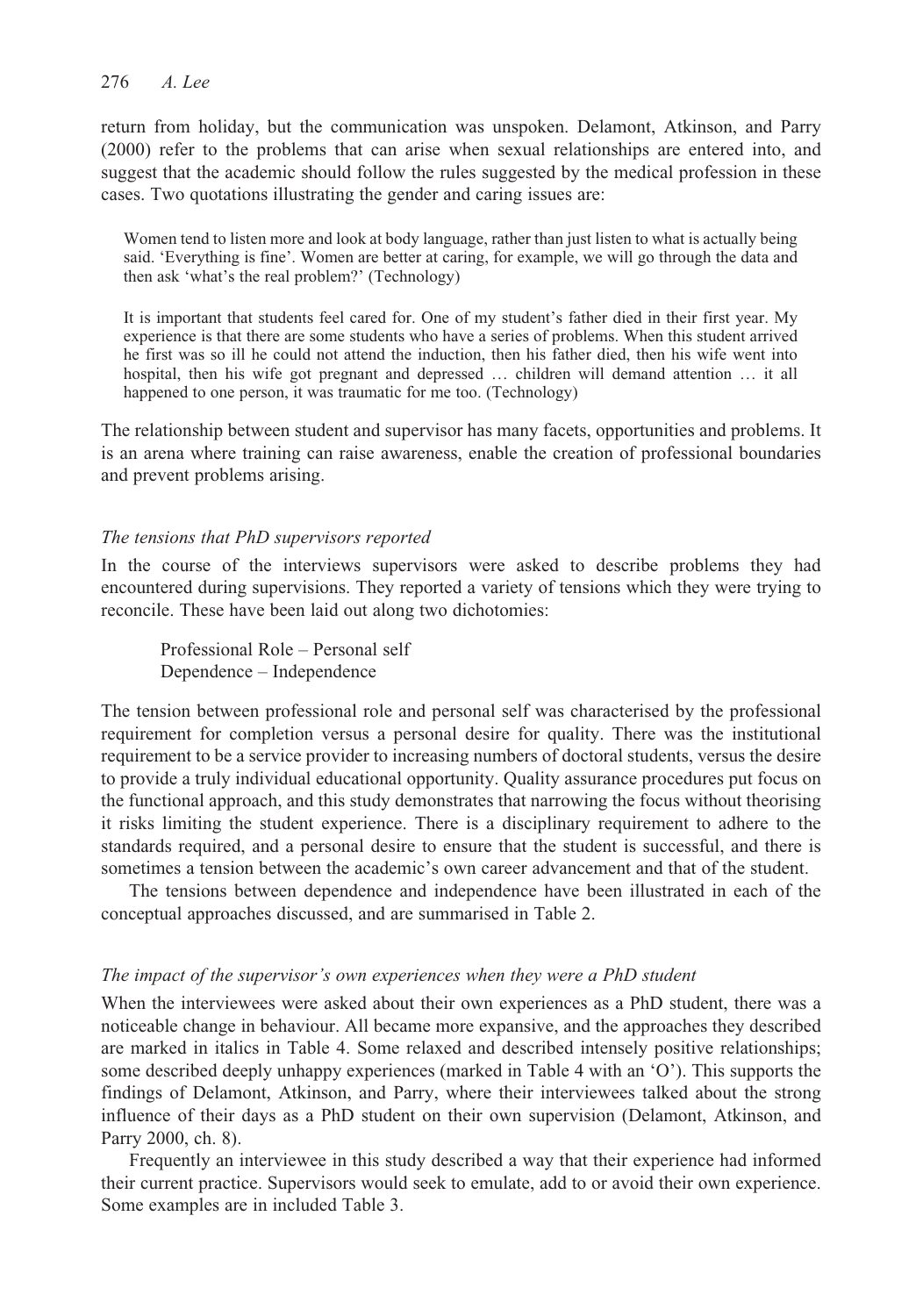|                                 | PROFESSIONAL ROLE .<br>PERSONAL SELF                                                         |                                                                                      |                                                                                           |                                                                                                                   |                                                                                          |
|---------------------------------|----------------------------------------------------------------------------------------------|--------------------------------------------------------------------------------------|-------------------------------------------------------------------------------------------|-------------------------------------------------------------------------------------------------------------------|------------------------------------------------------------------------------------------|
|                                 | Functional                                                                                   | Enculturation                                                                        | Critical<br>thinking                                                                      | Emancipation                                                                                                      | Relationship<br>development                                                              |
| <b>DEPENDENCE</b>               | Student needs<br>explanation of<br>stages to be<br>followed and<br>direction<br>through them | Student needs<br>to be shown<br>what to do                                           | Student learns Student seeks<br>the<br>questions to<br>ask, the<br>frameworks<br>to apply | affirmation<br>of self-worth                                                                                      | Student seeks<br>approval                                                                |
| <b>INDEPENDENCE</b> Student can | programme<br>own work,<br>follow own<br>timetables<br>competently                            | Student can<br>follow<br>discipline's<br>epistemological<br>demands<br>independently | Student can<br>critique<br>own work                                                       | Student<br>autonomous.<br>Can decide<br>how to be,<br>where to go,<br>what to do.<br>where to find<br>information | Student<br>demonstrates<br>appropriate<br>reciprocity<br>and has<br>power to<br>withdraw |

Table 2. Concepts of supervision compared with dependence and independence.

The impact of that formative experience was felt particularly strongly in one or two approaches, not across the board (this is shown in italics in Table 4). However, supervisors reported expertise and practice in more approaches than this.

## *The distribution of exµperience across categories*

It would take a wider research approach to begin to untangle these layers, but when interviewees were shown the list of approaches at the end of the interviews many of them identified themselves quickly as falling into two of the categories (not necessarily the wider span of categories which they had described earlier in the interviews). Most of the interviewees said that they operated in the functional approach plus one other.

Current students also reported a feeling of being supervised predominantly through one or two approaches. Whilst supervisors are flexible, it would be worth investigating whether there is also a theory in use and an espoused theory happening here (Argyris and Schon 1974). Whilst supervisors may be able to demonstrate a range of approaches, they may also have a dominant or default position which is most powerfully experienced by their students.

## **Conclusion**

The impact of these approaches on existing students is worth further research. For example, does an enculturation approach encourage students to stay within the discipline and seek work within academia?

Additional interviews and discussions with groups of PhD students suggested that the five concepts have a face validity with students as well as with supervisors. Further research is needed on this and the proposition that: whilst a supervisor might exemplify a range of conceptual approaches, the student experiences one or two predominant approaches.

A range of methodological approaches is necessary to close the gap between the levels of awareness and action which may be hidden by just interviewing supervisors. Both observation and interviews will only give partial information and both are interpreted through the filter of the researcher/observer. The interviews could not differentiate between the following: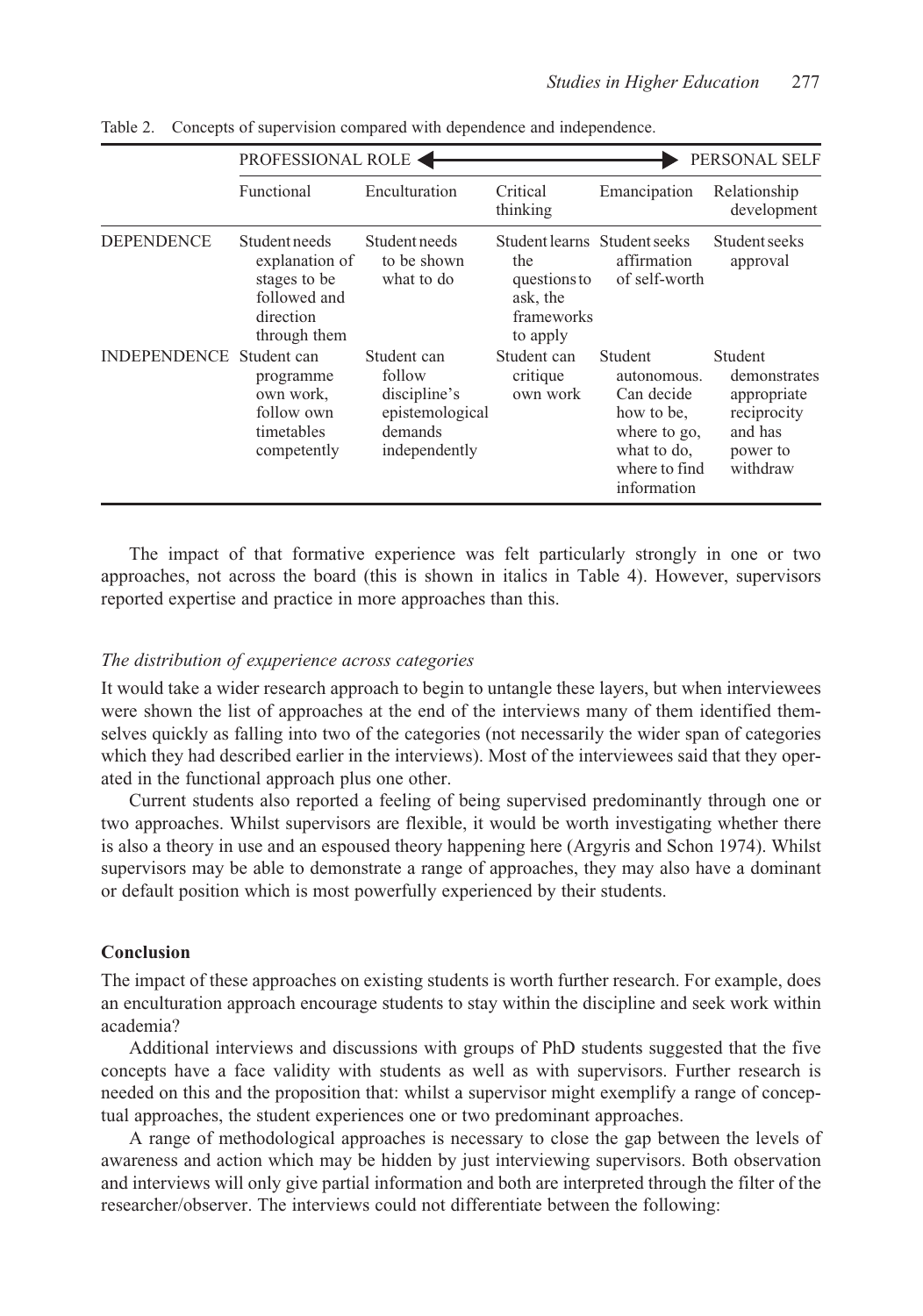| student<br>Supervisor's own experience as a PhD                                                                                                                                                                                                                                                                 | Current practice as a supervisor                                                                                                                                                                                                                                                                           |
|-----------------------------------------------------------------------------------------------------------------------------------------------------------------------------------------------------------------------------------------------------------------------------------------------------------------|------------------------------------------------------------------------------------------------------------------------------------------------------------------------------------------------------------------------------------------------------------------------------------------------------------|
| My own PhD was a very lonely experience  at lab meetings it became very evident,<br>he [my supervisor] would show enthusiasm about everyone else's project and not<br>mine                                                                                                                                      | the second advantage of groups is that everyone knows what is going<br>on  when we have groups I make sure that everyone is included.                                                                                                                                                                      |
| talk about anything for hours. When I wrote<br>nonsense he asked me to resolve it rather than do it for me.<br>The door was always open. He would                                                                                                                                                               | I ask 'is this consistent with this' and leave it as a question for the student<br>to resolve. I will point out internal inconsistency.                                                                                                                                                                    |
| encouraged me to read widely, to think critically and find examples in newspapers.<br>I was happy with my supervision but it was not conventional  my supervisor<br>I did not have to produce a chapter a meeting  everything I wrote was<br>on every paragraph or page.<br>scrutinised, there were 20 comments | I am led by the example of my supervisor, but I would worry if someone<br>did not produce something (in writing) for $21/2$ years. I have seen the<br>showed me the extensive detailed written feedback he gives to his<br>advantage of structure and giving deadlines. [This supervisor also<br>students. |
| my chapters, sometimes I would just have a<br>I would give [my supervisor] drafts of<br>moan.                                                                                                                                                                                                                   | I would like to ask my student 'is there anything I can do to make it easier<br>tor you'?                                                                                                                                                                                                                  |
| a book he had just written.<br>When I joined, my supervisor gave me<br>I was enthused by my supervisor.                                                                                                                                                                                                         | My students all know their academic grandfather.<br>I do the same for my students.                                                                                                                                                                                                                         |
| My supervisor was very dedicated to the subject. It was hard to talk about anything<br>but the subject.                                                                                                                                                                                                         | At the end of the day the student's intellectual development is the most<br>important thing.                                                                                                                                                                                                               |
| I still bear the scars, there was very little supervision or interaction. No mentoring. I<br>had a disengaged supervisor who was unable to understand what my project was<br>about.                                                                                                                             | I try to get my students to initiate, I tell them 'if I don't see you I am going<br>to fill my time up, I am going to forget about you, so I want you to ask<br>me one question that will tie me back into the project once a week.                                                                        |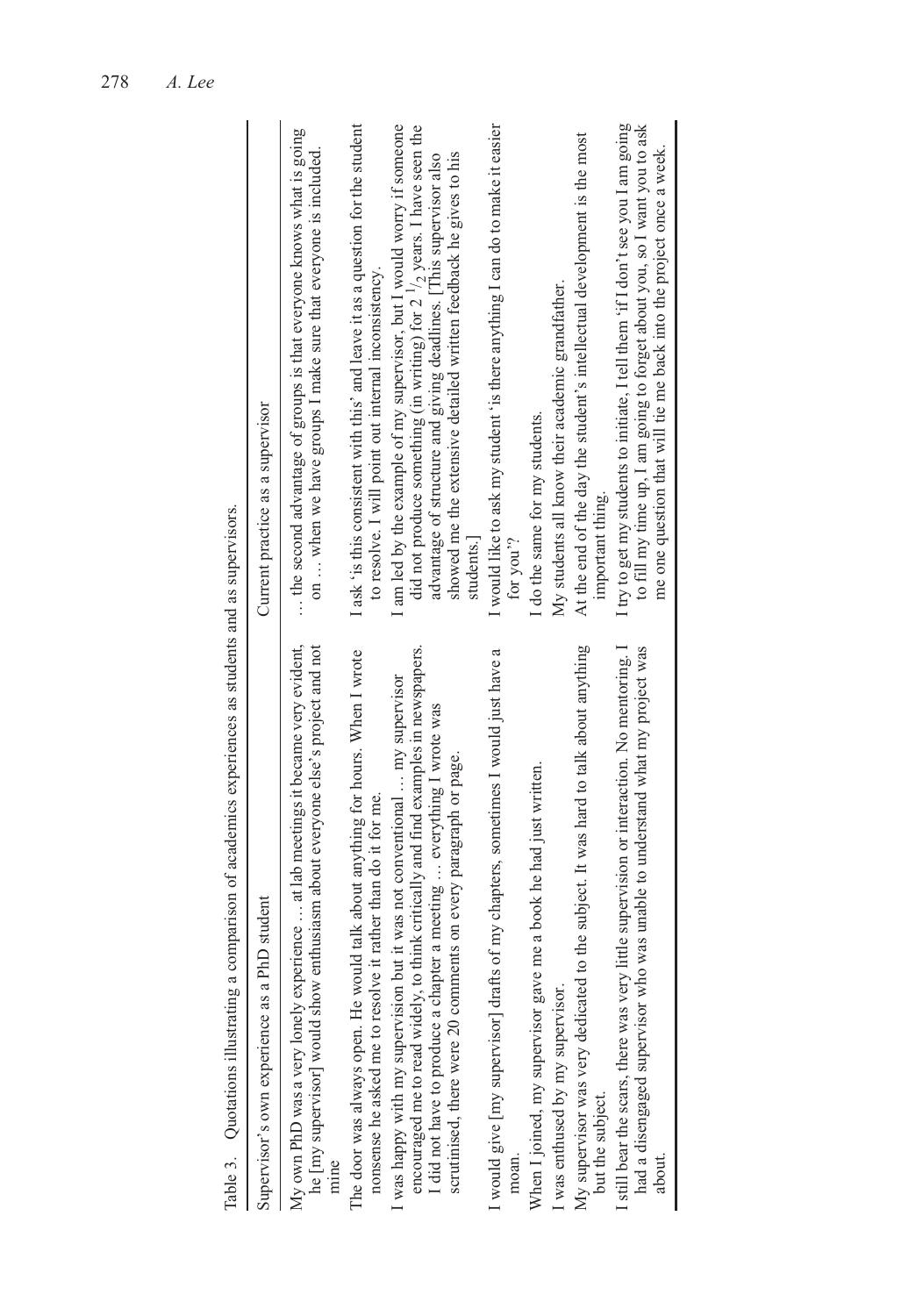|                    | Function   | Enculturation    | Critical<br>thinking | Emancipation     | Relationship<br>development |
|--------------------|------------|------------------|----------------------|------------------|-----------------------------|
| Engineering        | XX         | XX               | X                    |                  | X                           |
| Engineering        | X          | X                | X                    | X                | 0                           |
| Science            | <b>XXX</b> | $\boldsymbol{X}$ | $\boldsymbol{X}$     |                  | X                           |
| Science            | XXX        | XXX              |                      |                  | 0                           |
| Technology         | XX         | XX               |                      |                  |                             |
| Computing          | X          | X                | X                    |                  | XX                          |
| Sociology          |            |                  |                      | XX               | XX                          |
| Psychology         | XX         | XX               | X                    |                  |                             |
| Economics          |            |                  | XX                   |                  | X                           |
| Philosophy         | X          |                  | XX                   | X                | 0                           |
| Management studies | X          | X                | XX                   | $\boldsymbol{X}$ |                             |
| Management studies | Χ          |                  |                      | XX               | XX                          |

Table 4. Distribution of statements relating to concepts.

**Key**

**X** Statement of approach clearly attributable to this category.

*O* Negative experience as a student.

*X* Positive experience of category as a student.

- (1) What I say I do (espoused theory);
- (2) What I think I do;
- (3) What I do in practice (theory in use).

I would like to propose that the concepts be further explored in terms of their advantages and disadvantages for students and supervisors. An initial analysis suggests the issues raised in Table 5.

The strong implication of this article is that supervisors who are aware of the strengths and weaknesses of all of these approaches to supervision will be better placed to develop their skills and enjoy the undoubted rewards brought by working with PhD students.

|               | Functional                                                                      | Enculturation                                                                                                          | Critical thinking                                                       | Emancipation                                                               | Relationship                                                    |
|---------------|---------------------------------------------------------------------------------|------------------------------------------------------------------------------------------------------------------------|-------------------------------------------------------------------------|----------------------------------------------------------------------------|-----------------------------------------------------------------|
| Advantages    | Clarity<br>Consistency<br>Progress can<br>be monitored                          | Encourages<br>standards,<br>participation,<br>identity.<br>community<br>formation                                      | Rational inquiry,<br>fallacy<br>exposed                                 | Personal<br>growth.<br>ability to<br>cope with<br>change                   | Lifelong<br>working<br>partnerships.<br>Enhanced<br>self-esteem |
| Disadvantages | Rigidity when<br>confronted<br>with the<br>creation of<br>original<br>knowledge | Low tolerance<br>of internal<br>difference,<br>sexist,<br>ethnicised<br>regulation<br>(Cousin and<br>Deepwell<br>2005) | Denial of<br>creativity, can<br>belittle or<br>depersonalise<br>student | Toxic<br>mentoring<br>(Darling)<br>$1985$ ) where<br>tutor abuses<br>power | Potential for<br>harassment,<br>abandonment<br>or rejection     |

Table 5. Advantages and disadvantages of different conceptual approaches to doctoral supervision.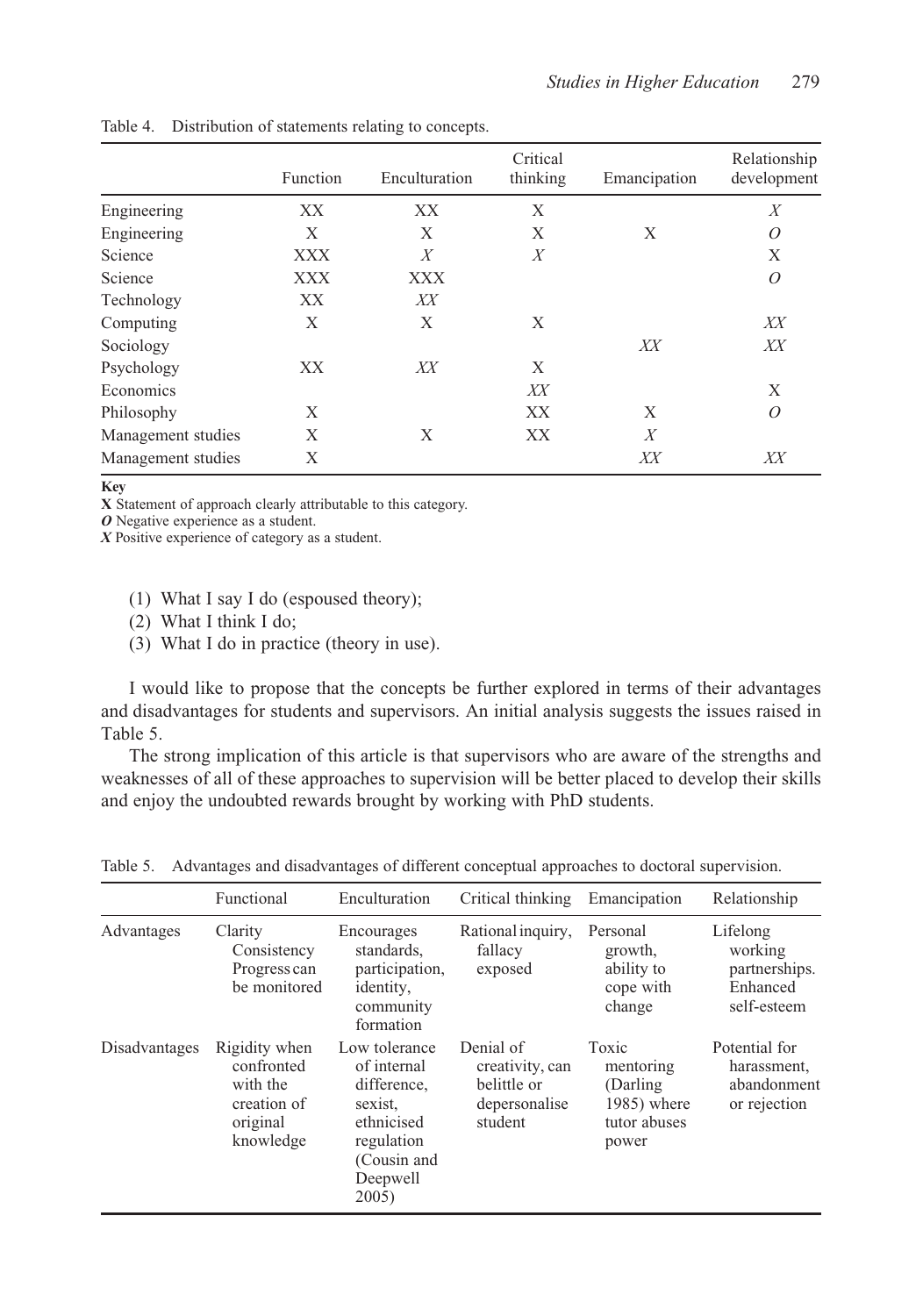## **Acknowledgement**

With thanks to Gerlese Åkerlind, who has generously shared her perceptions and experience with me, to my colleagues and with enormous gratitude to all those interviewees who gave their experience.

# **References**

Åkerlind, G. 2004. A new dimension to understanding university teaching. *Teaching in Higher Education* 9: 363–76.

- ———. 2007. Constraints on academics' potential for developing as a teacher. *Studies in Higher Education* 32, no. 1: 21–37.
- Argyris, C., and D. Schon. 1974. *Theory in practice: Increasing professional effectiveness.* San Francisco, CA: Jossey-Bass.
- Barnett, R. 1997. *Higher education: A critical business.* Buckingham: Open University Press.
- Becher, T., and P.R. Trowler. 2001. *Academic tribes and territories.* Buckingham: Open University Press.
- Becker, H. 1998. *Tricks of the trade. How to think about your research while you're doing it.* Chicago, IL: University of Chicago Press.
- Biggs, J. 2003. *Teaching for quality learning at university.* Buckingham: Open University Press.
- Birch, M., and T. Miller. 2000. Inviting intimacy: The interview as therapeutic opportunity. *International Journal of Social Research Methodology* 3, no. 3: 189–202.
- Blumer. H. 1969. *Symbolic interactionism. Perspective and method.* Englewood Cliffs, NJ: Prentice-Hall.
- Brew, A. 2001. Conceptions of research: A phenomenographic study. *Studies in Higher Education* 26: 271–85.
- Brown, M., and K. Freeman. 2000. Distinguishing features of critical thinking classrooms. *Teaching in Higher Education* 5, no. 3: 301–9.
- Code of Practice for Research Degrees. 2000. (Revised 2005). University of Surrey. http:// portal.surrey.ac.uk/portal/page?\_pageid=719,333084&\_dod=portal&\_schema=PORTAL (accessed 30 October 2007).
- Coffey, A., and P. Atkinson. 1996. *Making senses of qualitative data: Contemporary research strategies.* Thousand Oaks, CA: Sage.
- Cousin, G., and F. Deepwell. 2005. Designs for network learning: A communities of practice perspective. *Studies in Higher Education* 30, no. 1: 57–66.
- Cryer, P. 1997. *Handling common dilemmas in supervision.* London: Society for Research into Higher Education.

Darling, L.A. 1985. What do nurses want in a mentor? *Journal of Nursing Administration* 14, no. 10: 42–4.

Delamont. S., P. Atkinson, and O. Parry. 2000. *The doctoral experience. Success and failure in graduate school.* London: Falmer Press.

Eley, A., and R. Jennings. 2005. *Effective postgraduate supervision.* Maidenhead: Open University Press.

Entwistle, N. 1997. Introduction: Phenomenography in higher education. *Research and Development in Higher Education* 16: 127–34.

———. 2007. Research into student learning and university teaching. *British Journal of Educational Psychology Monograph Series* II 4: 1–18.

Foster, P. 1996. *Observing schools. A methodological guide.* London: Chapman.

Hammersley, M., and P. Atkinson. 1983. *Ethnography: Principles in practice.* London: Routledge.

Ives, G., and G. Rowley. 2005. Supervisor selection or allocation and continuity of supervision: PhD students' progress and outcomes. *Studies in Higher Education* 30, no 5: 535–55.

- Jackson, T.E. 2001. The art and craft of 'gently socratic' inquiry. In *Developing minds: A resource book for teaching thinking,* ed. A. Costa. Alexandria, VA: Association for Supervision and Curriculum Development.
- Johnson, D.W., and R.T. Johnson. 2001. Co-operation and conflict: Effects on cognition and metacognition. In *Developing minds. A resource book for teaching thinking,* ed. A. Costa. Alexandria, VA: Association for Supervision and Curriculum Development.
- Lave, J., and E. Wenger. 1991. *Situated learning: Legitimate peripheral participation.* Cambridge: Cambridge University Press.
- Lee, A. 2006. Can you recognise a good facilitator when you see one? *Educational Developments* 7, no. 3: 7–10.

———. 2007a. Developing effective supervisors' concepts of research supervision. *South African Journal of Higher Education* 21, no. 4: 680–93.